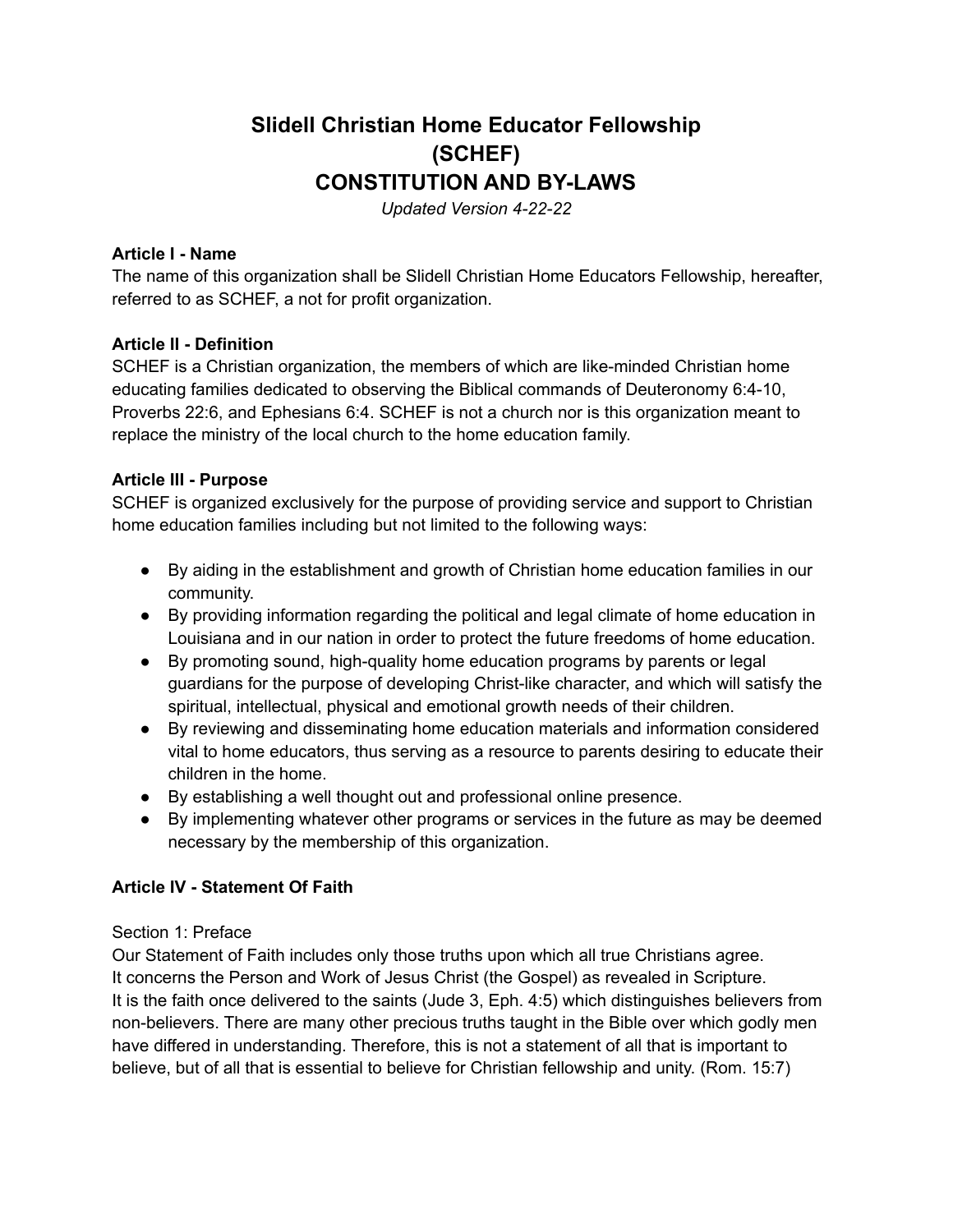Section 2: Statement We Believe:

- The Bible to be the inspired, infallible, divinely preserved Word of God, the supreme and final authority for all faith and life.
- That there is one living and true God; an infinite, intelligent Spirit, perfect in all His attributes, one in essence but eternally subsistent in three Persons: Father, Son and Holy Spirit.
- In the deity of our Lord Jesus Christ, His virgin birth, His sinless life, His miracles, His vicarious and atoning death through His shed blood on the cross, His bodily resurrection, His ascension, and His imminent bodily return in power and glory.
- That man was created in the image of God, but fell into sin and is therefore lost, and only those who put their faith in Jesus Christ alone, not trusting in any personal works whosoever, can be saved.
- That salvation is the free gift of God brought to the sinner by grace and received by personal faith in the Lord Jesus Christ, whose substitutionary death on the cross paid the penalty for man's sin.
- That the ministry of the Holy Spirit is to convict mankind, indwell, guide, instruct and empower the believer for godly living and service.

# **Article V - Statement On Family And Education**

Section 1: Family

- We believe that the family is the basic governmental, social, and spiritual unit created by God. In it, the child is to be trained in self-government, social relationships, and the development of a personal relationship to the Creator and Savior, the Lord Jesus Christ, according to John 3:5 and 16, Ephesians 6:1 and Colossians 3:20.
- We understand 'family" to mean a male and female parent, legally married, with one or more children (Genesis 1:26-28), inclusive of single parent families.
- We reject homosexual marriages or homosexual orientation because it is contrary to Scripture and the intentions of God in creation (Romans 1:18-32), and we believe that such relationships are destructive to children and the very idea of family. Further, we reject transitory, cohabitational relationships as being equally in violation of God's laws and incapable of providing the long- term nurture and instruction needed by children and commanded by God (Proverbs 1:8 and 9, 2:1-11; Colossians 3:21 and Ephesians 6:4). In view of this, no homosexual or merely cohabiting "parents" are eligible for membership.

# Section 2: Education

We believe that the ultimate responsibility for the education of children belongs to parents (Deuteronomy 4:9, 6:1-25, and 4:1-4). Thus, we believe this is an inalienable right given by God which no government entity can deny, destroy, or alter. Parents may allow another to teach some of the cognitive information that children need to know, but all education must be under the ultimate control and supervision of the parents.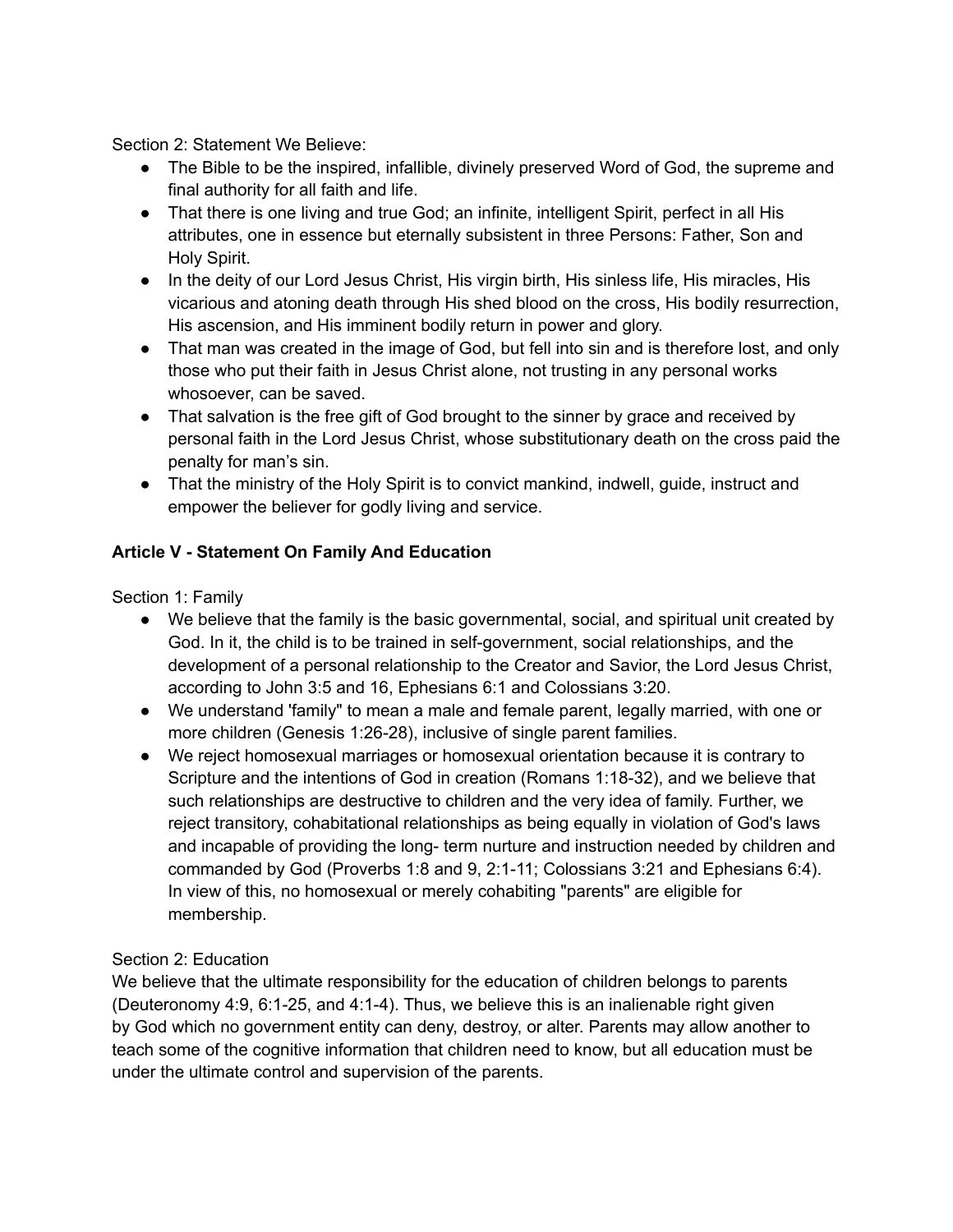We believe that all education is religious in nature since one's view of the world and life is inevitably involved in teaching (Proverbs 2:1-8; 3:1-2; 6:20-23; 9:10 and Matthew 28:18-20). Every discipline of knowledge, whether it be a subject such as mathematics, science, or history will have as its final reference point a theistic or, in the alternative, a humanistic view of reality (Colossians 1:15-20 and 2:8- 15), and there is no neutral academic discipline. We believe that the religions of secular Humanism and Christianity are mutually exclusive.

# Section 3: Discipline of Children

We believe that the biblical discipline of children is crucial and necessary for life and godliness and is a required and a fundamental duty of members (Proverbs 13:24; 22:6; 23:13-14; 29:15,17).

Members may allow another adult to discipline their children, but the ultimate discipline of children

is reserved and is the primary responsibility of the parents.

# **Article VI - Membership**

# Section 1: Specifications

Membership is open to all home education families who are in agreement with the statement of faith and statement on family and education.

#### Section 2: Expectations

A Commitment to Support One Another

- It is expected that all families will support SCHEF with their annual dues and will participate in supporting one another as Christian home educators.
- Members are to agree to keep names, addresses and phone numbers of the other members in strict confidence.
- Members are also responsible for underwriting their share of the cost of activities in which they participate. Members shall refrain from engaging in any activity which may bring reproach on the organization or home education. Activities of the organization will be open to members only.

# Section 3: A Commitment to Peacekeeping

Conflict Resolution Process

- In the event there arises a conflict among members, it is expected that members will follow the steps found in Matthew 18 wherein member families will resolve matters between one another. This includes an initial one-on-one meeting between the two members in conflict.
- If there is no resolution, then a second meeting must be planned with a board member using the MCRR (Member Conflict Resolution Request) form.
- Finally, if a resolution to the conflict has not been made, the situation will be referred to and discussed with the full SCHEF Board.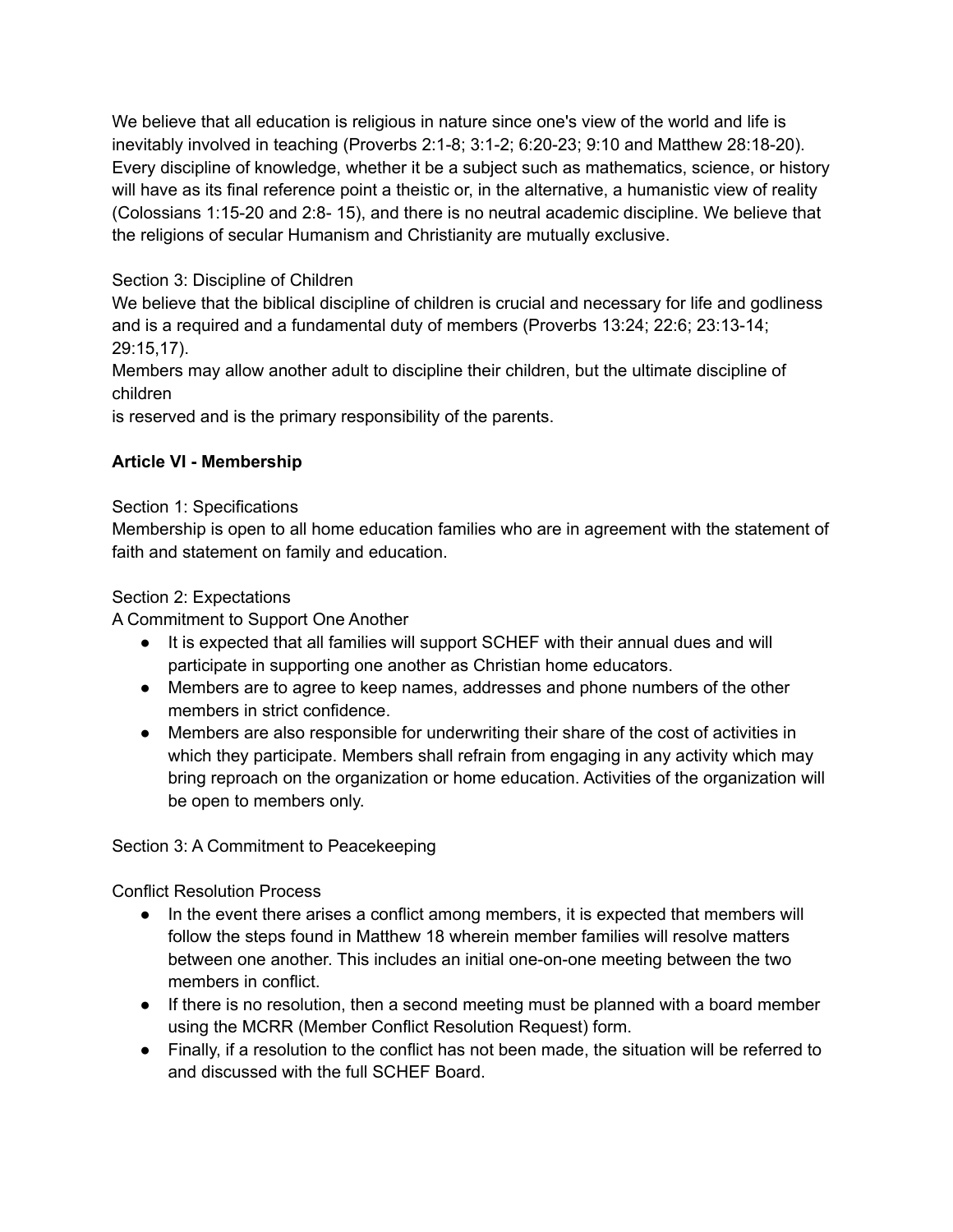#### Final Determination of a Conflict

In the event a resolution cannot be achieved, the Board, with a 3/5's vote, will make a final determination on one or all of the party's status with SCHEF.

#### Disciplinary Measures: For Children of SCHEF Members

It is expected that parents monitor and discipline their children in accordance to sound biblical principles and/or Article V of the Statement on Family and Education,

#### Section 4: For Members

If and when any member is found to be in confessional or ethical non-compliance with the SCHEF Statement of Faith, the Statement on Family and Education or the Parent Code of Conduct, the Board may take disciplinary action which may include the revocation of membership in SCHEF or dismissal from Co-Op or both. Written notice will be provided by the SCHEF BOD, where a 3/5 vote was conducted to dismiss the member.

#### Section 5: Applying for Membership

By submitting an application for membership in the organization, members agree to abide by all standards and policies of the organization as established by the Board of Directors. The application shall be submitted on an annual basis prior to attending any SCHEF sponsored activities including, but not limited to field trips, co-op classes, physical education, and field day, re-affirming their commitment to Section 1 (one) of this article.

#### Section 6: Revocation of Membership

If a membership is revoked, it shall be for the remainder of the current academic year and the next academic year. It is our desire for all relationships to be reconciled and be made whole. Individuals or families can petition the board for consideration of restoration. After meeting and praying, it is up to the board to make the final decision.

# **Article VII - Government**

# Section 1: Governing Authority

The governing body of the organization shall be known as its Board of Directors (BOD) and it shall have plenary powers to do all things necessary and proper to operate and control the organization. This board shall consist of five (5) husband and wife member positions, each which constitutes as one (1) vote: President, Vice-president, Secretary, Treasurer, and Academic Coordinator.

#### Section 2: Quorum

Three-fifths (3/5) of the total Board of Directors shall constitute a quorum. A quorum shall be present to approve binding decisions or policy changes affecting the organization. If a quorum is not present, a majority of those present may postpone the meeting to another time without prior notice. A quorum for purposes of any emergency Special Meeting as set forth in Section 8 below, shall be a majority of those present at such meeting.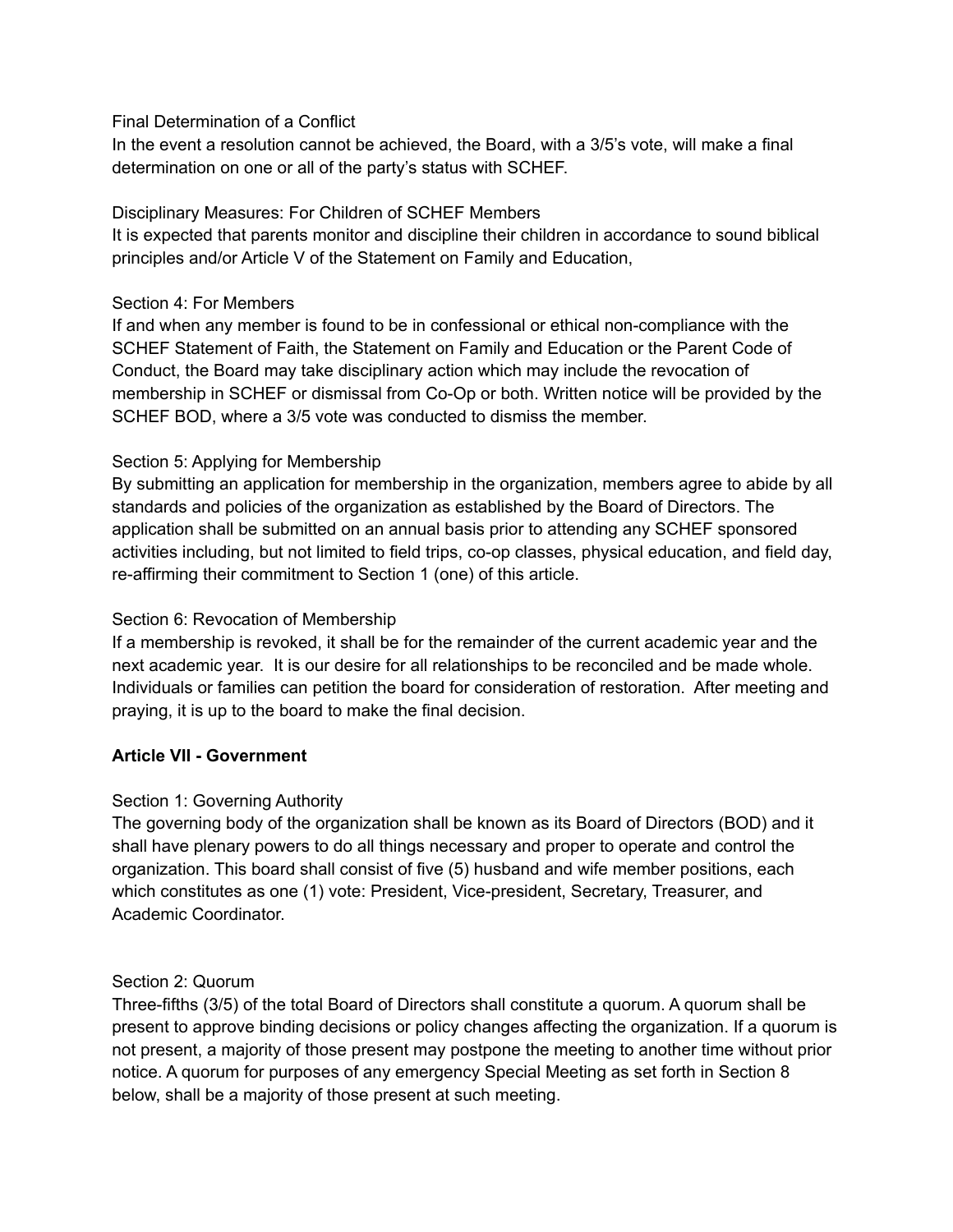#### Section 3: Board Decisions

The act of majority of the Board of Directors present at a meeting at which a quorum is present shall be the act of the Board, unless the act of a greater number is required by this Constitution.

#### Section 4: Informal Action by the Board

Any action normally taken at meetings of the Board of Directors may be taken without a meeting, if a consent in writing setting forth the action to be taken is signed by three-fifths (3/5) of the Board.

# Section 5: Compensation

Members of the Board shall not receive any stated salaries for services on that Board. Nothing herein stated shall preclude any member from being reimbursed for actual and reasonable expenses incurred while fulfilling board duties, i.e. travel-related expenses, phone calls, etc., as approved by a majority vote of the Board.

Section 6: Meetings of the Board of Directors (BOD)

- The Board of Directors shall meet at least four (4) times per year. The first meeting should be made known to all team leaders/coordinators at least 4 weeks in advance. The final meeting should establish a budget for the next year (July1-June 30).
- Nominations for board positions will be requested and accepted during the months of February and March of each year. Standing BOD members will review and vote on nominated members at the last board meeting of the fiscal year.
- Nominees will be contacted by a current member of the BOD to discuss qualifications and to ensure that they have expressed an interest in the nominated position.

# Section 7: Activities of the Organization

- The Board of Directors shall oversee the scheduling of regular monthly or bimonthly activities throughout the year to further the SCHEF stated purpose (Article III).
- The last SCHEF Annual Board Meeting of the fiscal year shall include confirmation of board members, adoption of the budget and annual dues, and any other necessary business deemed important by the Board of Directors.

#### Section 8: Special Meetings

Special meetings can be held at the discretion of the president, or when called for by a majority of the Board of Directors

# **Article VIII - Board Members**

Section 1: Qualifications to Hold Position on Board of Directors All Board Members shall:

- Have at least one (1) year of home education experience by the time their term of office begins.
- Be an active, responsible member of SCHEF for at least one (1) school year.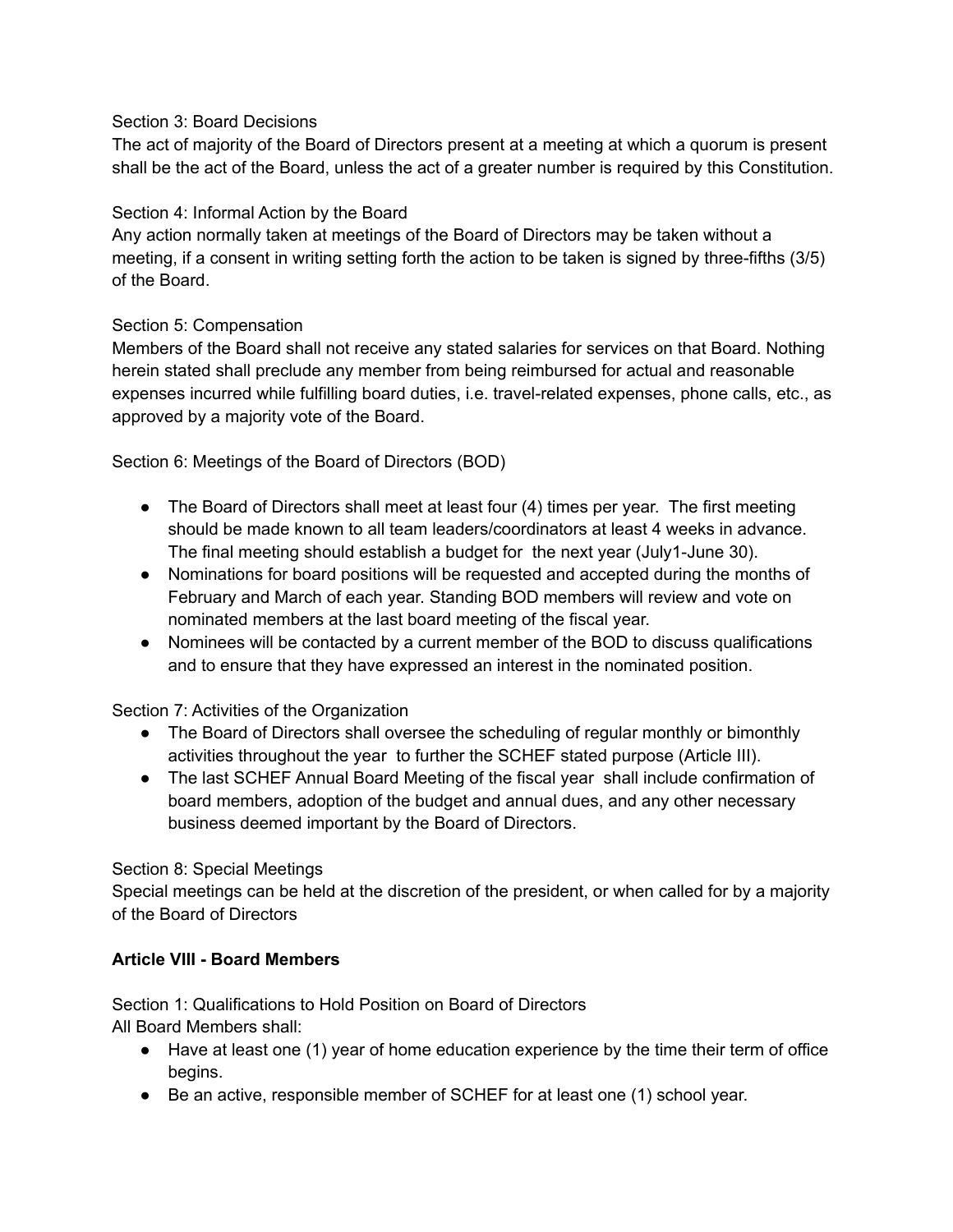- Submit a brief, written personal testimony of their salvation experience.
- Sign a statement that they agree with all parts of the Statement of Faith, Statement on Family and Education, Statement of Purpose and By-laws of this organization.
- Be an active member of a Christ centered, Bible believing church.
- Be a husband and wife team. The basic unit of the organization is the family over which the man is to provide the leadership according to the Scripture. SCHEF is an extension of the home and should reflect the home.

#### Section 2: Duties of Board of Directors

Duties of the Board of Directors shall include:

- President:
	- Responsible for the overall functioning of the organization
	- Presides over the board meetings
	- Shall be an ex-officio member of committees
	- Oversees the work done by any individuals or organizations whose services are contracted by this organization
	- Represents SCHEF to all outside entities in the community
	- Works with the treasurer in the disbursement of funds
	- Checks the SCHEF Post Office Box regularly and distributes mail accordingly to other board members
	- Maintains SCHEF President's email and FB Page
	- Authorized signer on the SCHEF checking account
	- Shall be a SCHEF Checking account debit card holder

Vice-President:

- shall execute functions of the President when said officer is unable to carry out a given responsibility
- responsible for working with the treasurer to maintain a list of paid SCHEF member families
- creates and updates the membership directory annually and as new members join
- welcomes all new members with an introductory email that encompasses the new member packet
- maintains the Google contacts; adds new members as soon as their membership has been completed

Secretary:

• Shall record all business conducted at board and general meetings and submit such records to the President Shall prepare the minutes of the board meeting in writing to be emailed to all board

members

- Responsible for scheduling and maintaining master calendar
- Responsible for publishing of the quarterly SCHEF newsletter
- Responsible for maintaining and updating the SCHEF website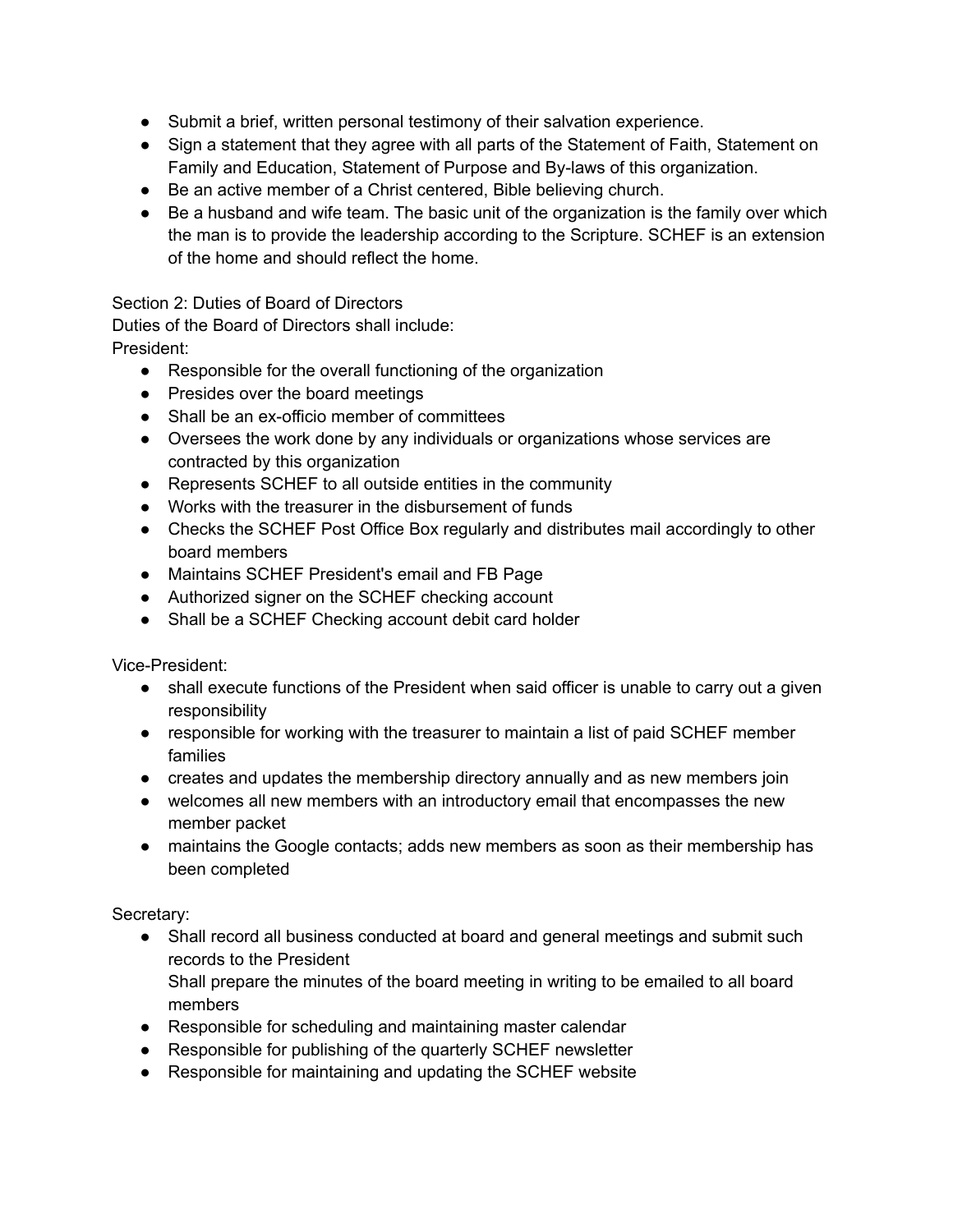Treasurer:

- Shall be responsible for maintaining financial records of the organization
- Responsible for payment of bills of the organization such as, but not limited to the following
- IRS Annual Reporting Renewal
- IRS 990-N
- Secretary of State Registration
- Insurance
- Website
- Post Office Box
- Storage Unit
- Love Offering for the Co-Op Facility
- Responsible for making deposits
- Responsible for procurement of necessary materials and equipment
- Responsible for providing regular financial reports
- Responsible for the reconciliation for each SCHEF sponsored event
- Responsible for preparing the annual budget
- Shall be a SCHEF checking account debit card holder
- Authorized signer on the SCHEF checking account
- be one of two board members who make sure the post office box is checked weekly
- Work with coordinators, team leaders, and clubs on fundraising and financials (all through the SCHEF accounting system)

Academic Coordinator

- I responsible for coordinating the SCHEF Co-op including, but not limited to the following:
- interview and approve Co-op teachers
- Update course descriptions to distribute to co-op members prior to the start of the school year
- Create the co-op annual calendar (upon completion, send it to the secretary to be added to the annual calendar and uploaded to the website) and coordinate it with the official SCHEF calendar to avoid scheduling conflicts
- Create the Co-op course schedule
- Maintain a directory of Co-op members
- Oversee any program used to facilitate or organize classes (ex:Google Classroom)
- Works with the treasurer to collect and document co-op fees
- Coordinate end of the year standardized testing
- Maintaining the Co-op email list

# Section 3: Term of Office

Board Members will assume their duties on July 1st, each year. Board Members shall serve a term of two (2) years. Recurring terms may be served as desired, however the member must be nominated again for recurring terms.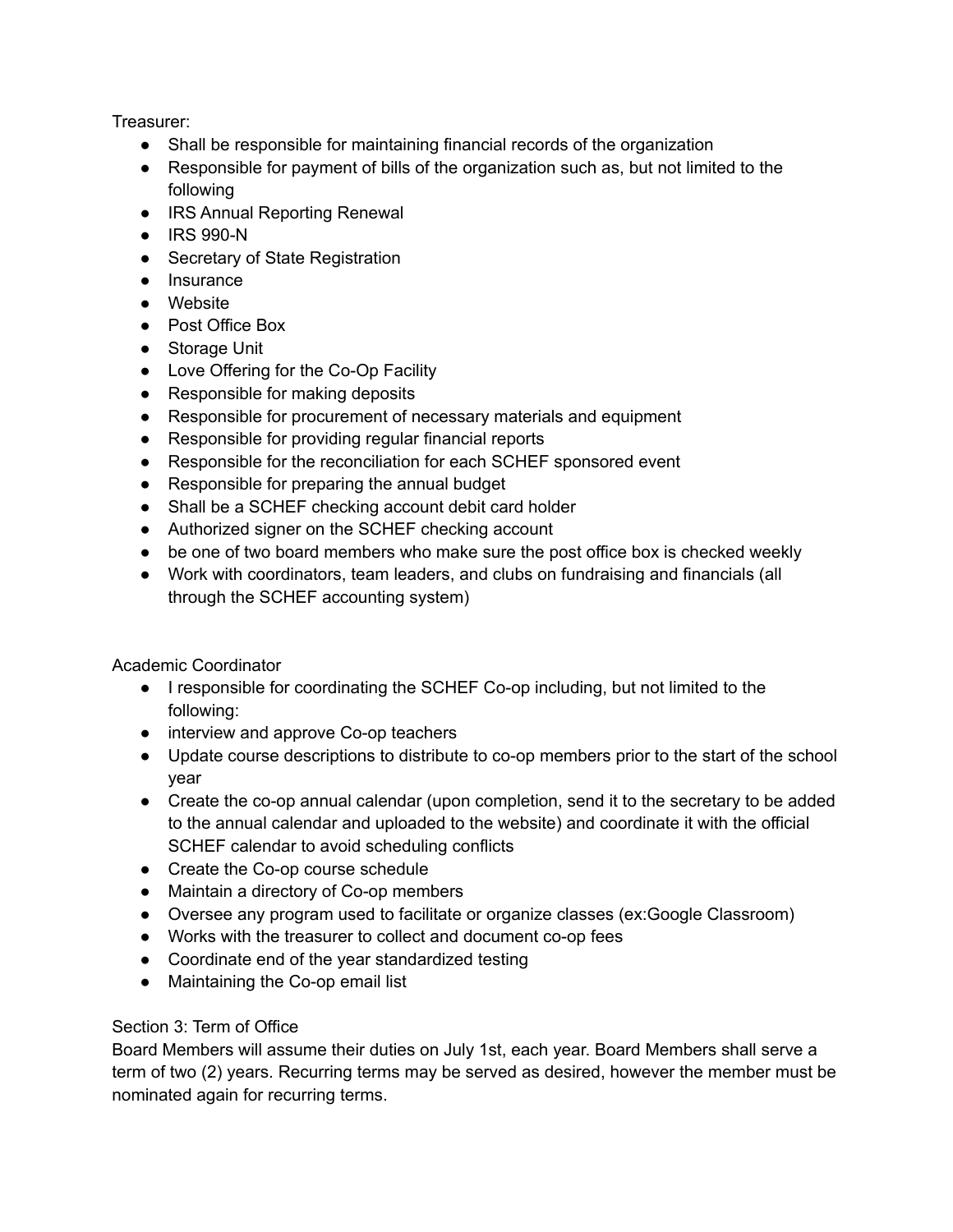Section 4: Vacancy

- A vacancy in any board position because of death, resignation, relocation or removal may be filled by the Board of Directors for the unexpired portion of the term.
- Any member of the Board of Directors who is unable to fulfill his elected duties may resign by submitting a written letter of resignation to the President.
- Any board member may be removed by majority vote of the board, when in its judgment, such board member has been found to be in confessional or ethical noncompliance with the statement of faith, statement on family and education, statement of purpose or by-laws of the organization.

#### **Article IX - Budget And Dues Structure**

Section 1: Adoption of Budget and Dues

The budget and annual dues shall be developed by the Treasurer, approved by the Board of Directors.

Section 2: Determination of Annual Dues

Dues will be based on the operating expenses such as the cost of, but not limited to the Liability Insurance, the Website, the Post Office Box and the Storage Unit. A new member family joining SCHEF in May through January is to pay 100% of the annual dues; February through June 50%.

Section 3: Fiscal Year

The membership and fiscal year shall be from July 1st to June 30th. New members and members renewing may obtain membership for the upcoming fiscal year as early as May.

Section 4: Collection of Dues Dues will be paid by member families at the time of application.

#### **Article X - Amendments**

Section 1: Annual Review

This constitution may be amended by a 3/5 majority vote of the board. Bylaw amendments must be voted on at a board meeting with no less than 5 board positions represented.

Section 2: Emergency Changes

The intent of this Constitution and Bylaws is to serve as the basic guidelines and operating structure for the SCHEF organization. As such, amendments will normally be considered only as directed in Section 1 above.